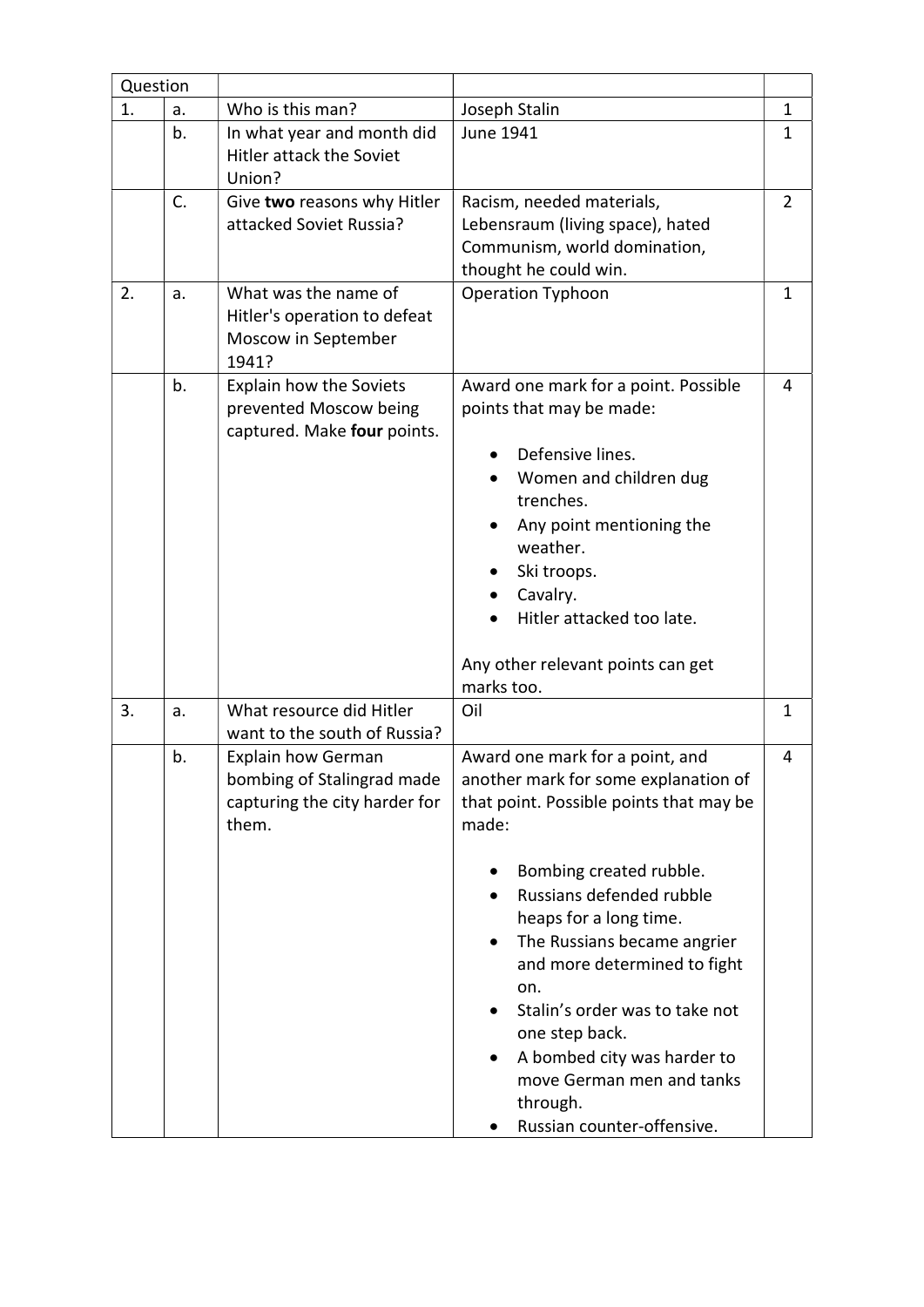|   |                                                                                                                                                                                                                                                                                                                       | There were little resources left<br>for the Germans to use to keep<br>warm.<br>Disease spread easily.<br>Award marks for any other relevant<br>points. |  |
|---|-----------------------------------------------------------------------------------------------------------------------------------------------------------------------------------------------------------------------------------------------------------------------------------------------------------------------|--------------------------------------------------------------------------------------------------------------------------------------------------------|--|
| 4 | 'The Russians defeated<br>Hitler and won World War<br>II.' Do you agree?<br>Explain your answer. Aim to<br>talk about both ways in<br>which Russia was the reason<br>for Hitler's defeat and ways<br>in which other nations<br>played a part. Be sure to<br>come to a definite<br>conclusion one way or the<br>other. | For this question, use the following<br>best fit from the table below.                                                                                 |  |

| Level 1 | Describes some reasons for OR against the statement.                                                     | $1 - 3$  |
|---------|----------------------------------------------------------------------------------------------------------|----------|
|         | Low quality of English – SpaG (Spelling, punctuation and<br>grammar)                                     |          |
| Level 2 | Explains some reasons for OR against the statement.                                                      | 4-7      |
|         | <b>OR</b>                                                                                                |          |
|         | Describes some reasons from both sides of the statement.                                                 |          |
|         | Comes to a basic conclusion as to whether the statement is true<br>or not but this may not be explained. |          |
|         | Good SPaG - some mistakes but not many.                                                                  |          |
| Level 3 | Complex explanations of arguments <b>BOTH</b> for and against the<br>statement.                          | $8 - 10$ |
|         | Comes to a clear, reasoned conclusion.                                                                   |          |
|         | Excellent SPaG with very few errors.                                                                     |          |